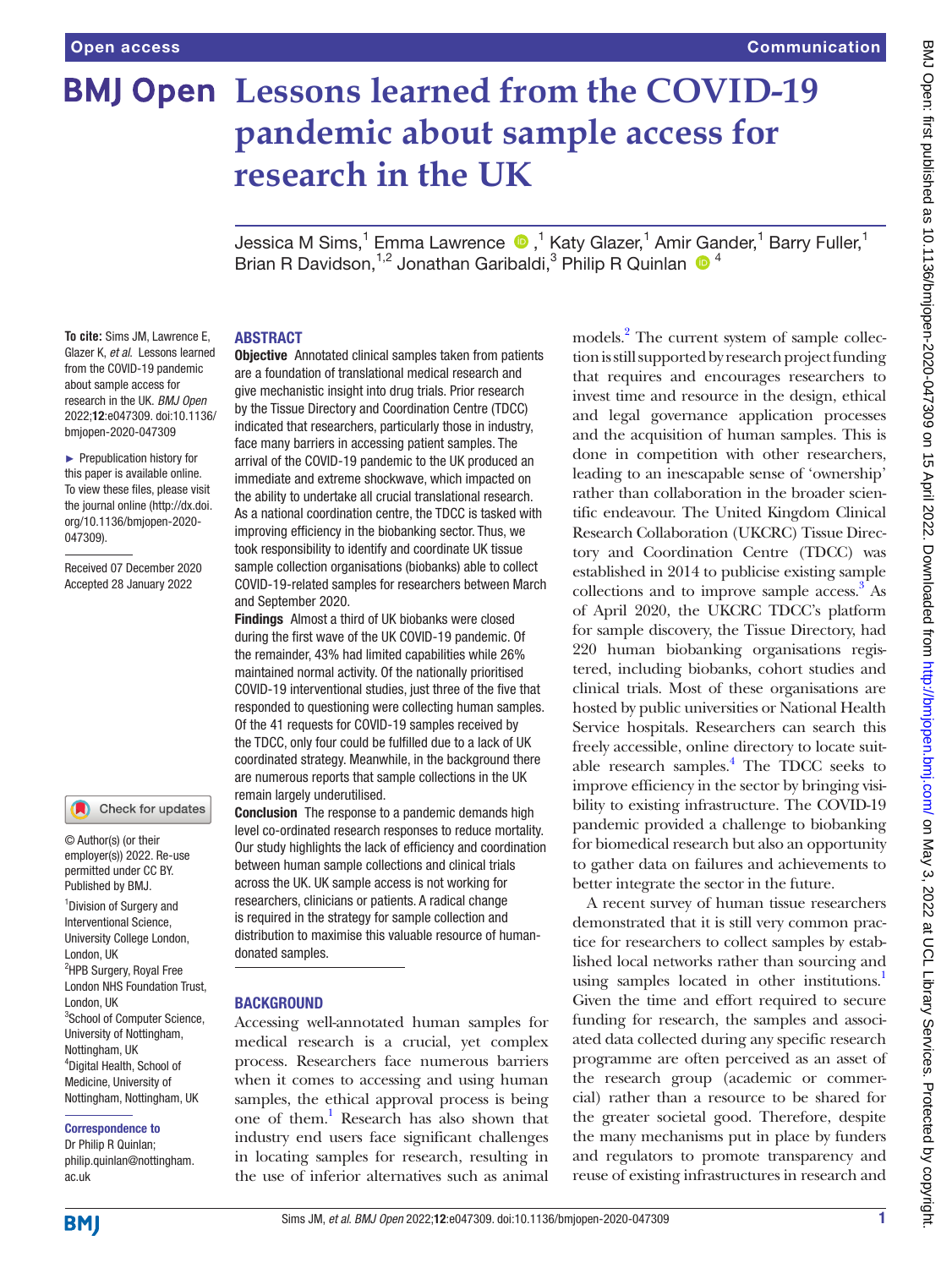



Figure 1 Status of tissue banks in the UK during COVID-19 pandemic (March–September 2020).

dissemination of results, there are many understandable reasons and incentives why researchers would be reluctant to share samples widely.

Over a period of 25 weeks during the first wave of the COVID-19 pandemic in the UK (March to September), the TDCC received 41 requests for help to find COVID-19-related samples. The TDCC was able to assist just four researchers to source the samples they required.

# Human sample collection and sharing during the COVID-19 pandemic

All 220 tissue collection organisations registered with the UKCRC Tissue Directory were emailed up to three times enquiring about the state of their operations during the COVID-19 pandemic. [Figure](#page-1-0) 1 summarises the flow of responses. One hundred and fifty tissue collection organisations responded (68%). From those, 111, or 74%, were closed (68) or had a reduced capacity to operate (43). Only 26 out of 150 organisations (17%) were operating as before the pandemic. The remaining 13 had an unknown operating status.

The closures or reduced capacity were categorised as due to:

- $\blacktriangleright$  Site closure (17, 15.3%).
- ► Reallocation of staff or resources to support NHS COVID-19 efforts (17; 15.3%).
- ► Staff working from home or relocated (15; 13.5%).
- ► Suspension of non-essential research (10; 9.9%).
- ► Management or organisational decision (6; 5.4%).
- ► Study completed or not yet started  $(2; 1.8\%)$ .
- $\blacktriangleright$  Health and safety concerns  $(1; 0.1\%)$ .
- No information given  $(43; 38.7\%).$

Of the 69 that were operating as before (26) or at reduced capacity (43), just 12 responded that they were able to access COVID-19 patients to collect COVID-19 samples. Furthermore, nine of these (75%) were already supplying samples to internal projects and were, thus, unable to share more widely to supply samples to additional external research projects.

It is striking that 74% of the UK human tissue collection organisations were either closed or not fully operational

<span id="page-1-0"></span>during this international health crisis. Nearly half of those that responded to our call were closed completely, rather than being seen to have skills and experience to benefit research or patient care. Also considering the high demand for aid to research into COVID-19, projects and organisations collecting COVID-19 samples missed an opportunity to support other research through publicising their capacity to collect or supply samples.

## **DISCUSSION**

This problem with sample sourcing impacted the ability of UK small to medium enterprises and public health institutions, and expert academic research groups to access samples for vital research projects.<sup>56</sup> For example, nearly two-thirds of the sample requests to the TDCC came from private research organisations. However, as the remaining third came from university research groups, sample access is a challenge faced by both public and commercial researchers. Current research culture (funders, regulators, rewards, precedent) is not configured to encourage or facilitate sharing, but rather it incentivises competition.

Substantial changes to the system will be required to offer a solution for improved human tissue  $access$ <sup>17</sup>. The COVID-19 pandemic has laid bare the consequences of a lack of a national strategy with proactive and upfront coordination and national infrastructure. We need a new approach for human sample research that will reassure patients that the scientific and biobanking communities are fully using their donated samples<sup>8</sup> in a manner, which is aligned with the ethos of consent given during donation.

## Contrast to coordinating and sharing of data

Each nation of the UK has support services to collect data for the NHS, which becomes a uniquely valuable resource to healthcare researchers on a scale that is unparalleled globally. NHS-X has recently been established to further the utilisation of data in leading data science initiatives. In stark contrast, there is no equivalent of NHS-D/X for tissue samples collected in the NHS.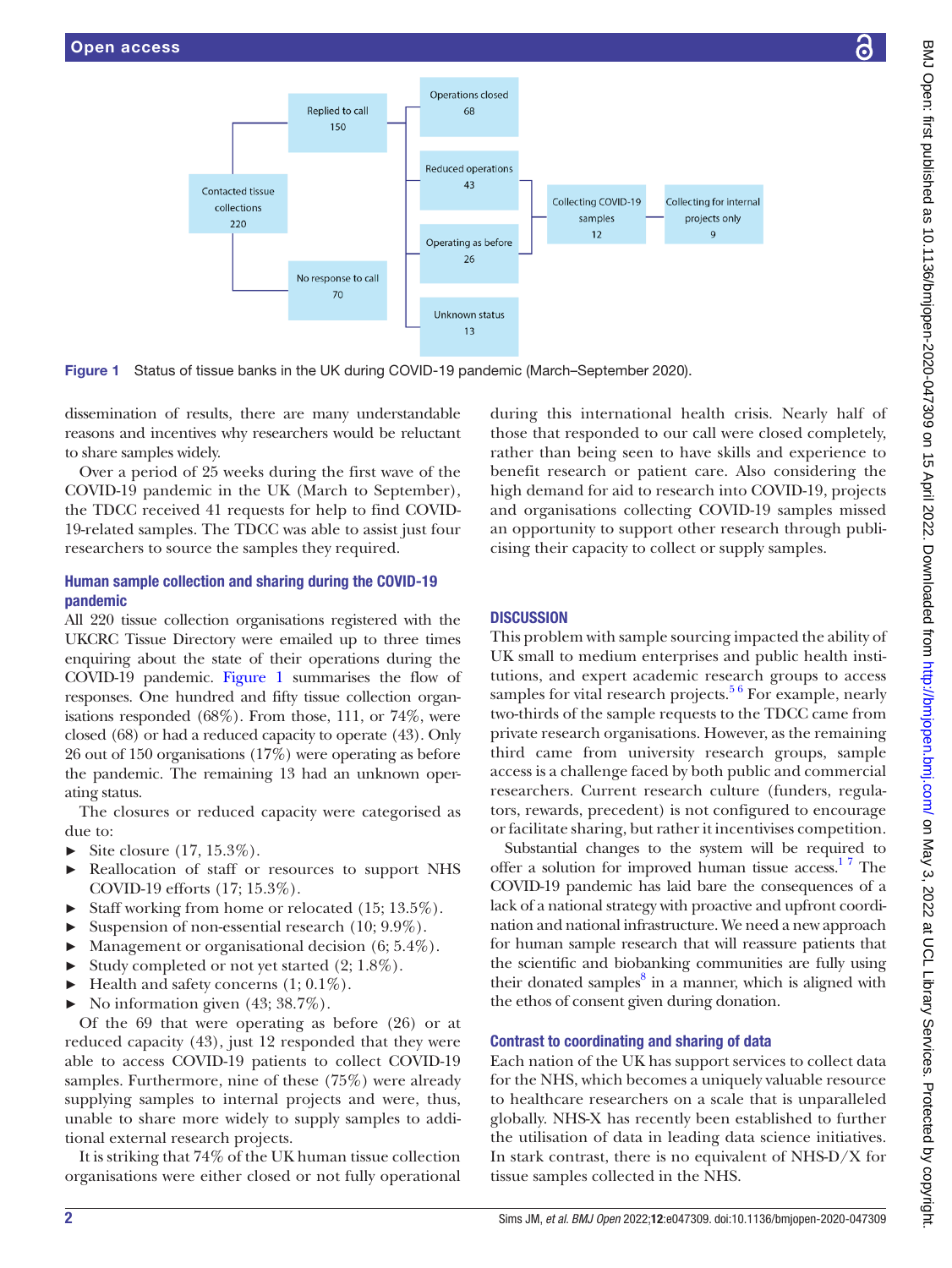Health Data Research UK (HDR UK) was established in 2018 and has now initiated many high-profile data coordinating efforts with a focus on open standards and interoperability, as the cornerstone of those activities. HDR UK could be considered, in some respects, an equivalent in data as TDCC is for patient samples. However, the most fundamental difference is that HDR UK has been able to fund theme-based data collection efforts in eight networks (BREATHE, DATA-CAN, Gut Reaction, INSIGHT, NHS DigiTrials, PIONEER, Discover-NOW and BHF Data Science Centre) and general capabilities under national research themes from their original dedicated and substantive sites (Cambridge, London, Midlands, North, Oxford, Scotland, South-West, Wales and Northern Ireland). HDR UK, therefore, has a readymade funded network, in which it can direct and inform change, rather than simply advocating on the benefits of data sharing and collaborative working that has been the historical and disjointed case for human sample coordination efforts. System wide change is a challenge, HDR UK and the networks it coordinates, offers a beacon of light for a new way of operating across datasets.

The collection of human samples is in many ways a means to an end. Samples are the raw material from which many important clinical problems are investigated and addressed. High-quality data are the biproduct of a high-quality sample pipeline. TDCC has supported a data centric focus on biobanking, which places the emphasis on data sets with samples, rather than collections of 'samples with annotated data'. However, this has been an advocacy role that does not have regulatory or funding backing, which makes change hard to achieve using this strategy and relies on a collation of the willing.

In response to COVID-19, these data assets were brought to the fore and also further enabled by legisla-tion.<sup>[9](#page-3-6)</sup> £8.2M was invested in a new national data connectivity infrastructure under the National Core Studies programme for an initial period of 6months that built on the established funding streams to support HDR UK and the national trusted research environments. This will result in legacy for future generations and data linkage and data infrastructure initiated in response to COVID-19 should easily become the new normal.

In contrast, there was no UK initiative to fund or drive the uplift of coordination efforts for human sample collection and sharing during the pandemic, and there was no regulatory change to support better use of samples in response to COVID-19. There were clearly national efforts with a research focus that had a direct or indirect aim of collecting samples, such as COVID-19 Genomics UK (COG-UK) Consortium, International Severe Acute Respiratory and emerging Infection Consortium (ISARIC) and Real-time Assessment of Community Transmission (REACT) study. However, once again there was no coordination between these studies. This research focus on sample collection, rather than sustaining operability, is the likely cause for so many tissue collection organisations closing during COVID-19. Instead, they could have been recognised as infrastructure with

technical expertise, regardless of their research specialism, that could be repurposed as part of a national response. For example, if biobanks are so heavily defined by the research they can support, then it would be a logical consequence that while much other research was suspended, their operations would also be suspended. This had the result that the more service orientated biobanks that were still operational could not respond to the volume of demand than they then experienced.

A national approach to human tissue could bring the same efficiency and high-level governance that has been achieved with NHS data collection. The legal basis for tissue consent and its pathway (eg, registration, consent, opt-out, etc) could all be defined at a national level. The NHS stores millions of human tissue samples each year, which could be aligned with national data sets, for both academic and commercial research benefit. Tissue samples are vital to supporting research addressing and preventing diseases of today and tackling the pandemics of tomorrow.

# To the future

COVID-19 research has been strongly supported by the public. We have seen record participant recruitment in the Randomised Evaluation of COVID-19 Therapy Trial  $(RECOVERY trial)$ ,<sup>10</sup> public registering to be participants to test the new vaccines and symptom-alleviating medicines and mass public activities such as the ZOE app, which helped guide symptom advice. The enthusiasm and support from the public could be due to collective effort to support research to tackle an issue affecting everyone as well as timely information on how their participation is making a difference. The public are equally supportive of biobanking activities in other spheres, and consenting rates are always reported to be high.

Patients may understandably consider that tissue samples donated throughout their life and in altruistic fashion could be optimally used in multiple clinical trials or research studies through distribution from a suitably regulated biobank. However, currently their donated samples remain largely locked within individual studies and samples cannot contribute to national requirements as highlighted by the COVID-19 pandemic. The current approach of funding sample collections within research projects runs the risk that they become defined by that research project. The governance, the consent, the access and the focus are all defined by the study, rather than as a resource to be accessed and reused more widely towards the greater societal health benefit. The consequence of this approach of study led approach was clear to see in the response to COVID-19. There is an inseparable bond between the research themes which established the biobanks and what the biobank is able to support, meaning in response to COVID-19 many biobanks were closed. The national approach taken in COVID-19 repeated previous methods, which is to fund new collections of samples as part of research studies, with the consequent development of research silos where only retrospective collection was possible. To recognise the enormous value of human tissue in research, particularly when linked